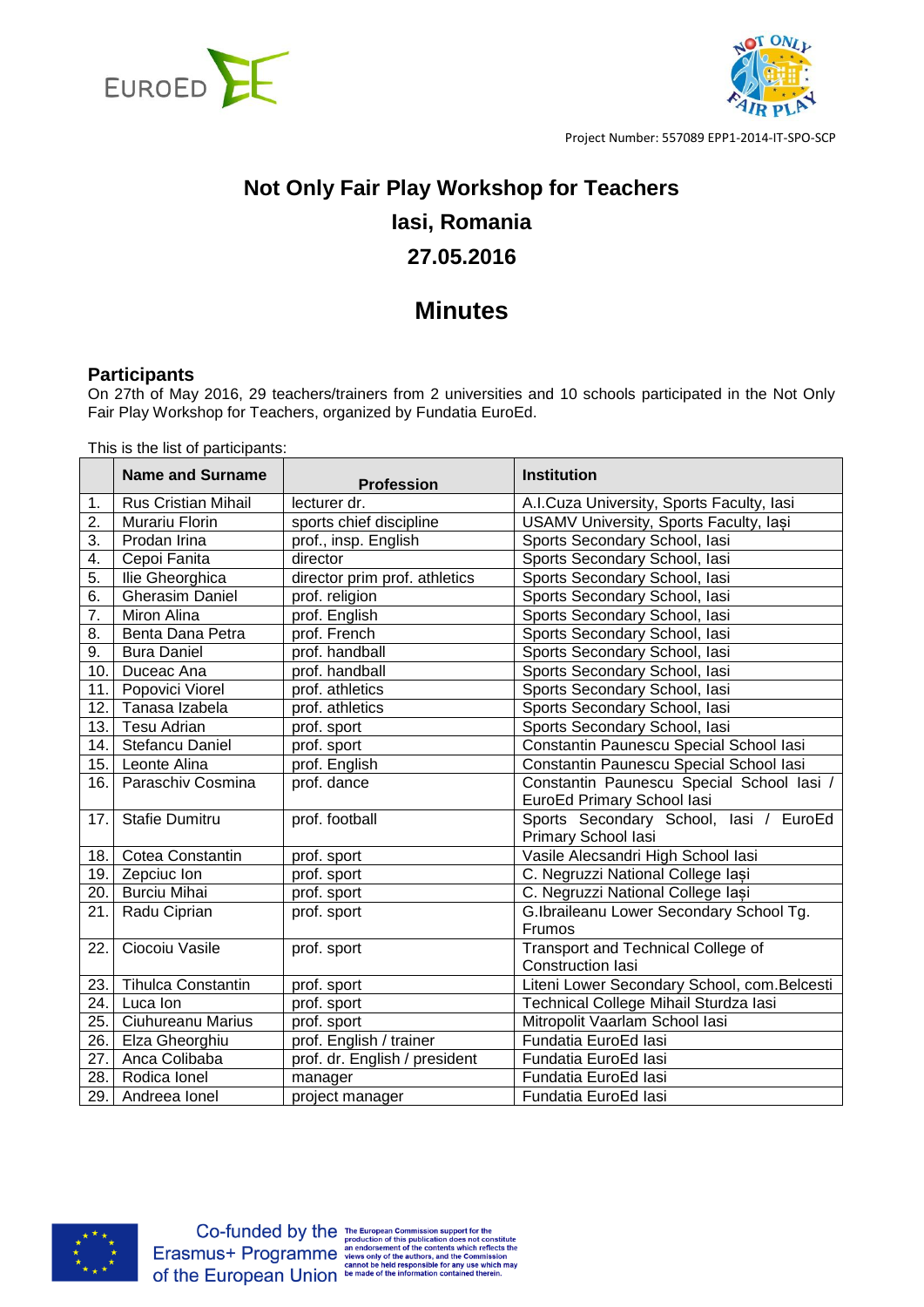



## **Minutes**

The agenda of the workshop included the following topics:

#### **Introduction of the workshop topic and of the participants**

The EuroEd president, Anca Colibaba opened the workshop with welcome words and a short introduction of the aims of the workshop. The aim of the workshop as presented to the participants was to bring together teacher from different schools and disciplines to find out more about the Not Only Fair Play project and educational resources created, to discuss about the sport discipline in schools and the problems they encounter on teaching sports or motivating students to practice sports.

Participants have been invited to present themselves. Anca Colibaba introduced the EuroEd team, formed by 4 members (**2 managers, 1 project coordinator and 1 trainer**) and the **2 guests as representatives of our project associated partners** (trainers at the Faculties of Sport of 2 of the most important universities in Iasi). Among the other participants we had **2 school principals, 1 school inspector, 4 teachers of other disciplines** (English, French, religion) and **16 sports teachers** (physical education, athletics, football, handball, dance).

#### **Guest speech - Rus Cristian Mihail, Lecturer. Faculty of Physical Education and Sport, UAIC Iaşi - Physical Education Lesson Sport Oriented. Sport for all is still a common interest?**

Rus Cristian Mihail, as lecturer at the Faculty of Physical Education and Sport, where most of the sports teachers' participants have studied, held a presentation about the interest on sports for the general public. In the opening presentation, Professor discussed about the difference between the 2 used terms "sport" and "physical education". Involving the participants in discussions we agreed that the term "sport" is connected to the performance sports activities, and "physical education" concerns the sport education included in the school curriculum and that should be present in the life of each person. The presentation reached subjects related to the common interest of stakeholders on physical education; about legislation that support the presence of physical education in school curriculum and which is dated from December 1978; discussions about the difference between sport and physical education.

Sport has been presented from the perspective of at least three angles: national solidarity mechanism; instrument of confrontation between nations; international cultural connection. In the same time the physical education has been defined as a sport for all, sports with and for all the people.

Presentation included discussions about the funds that are involved in practicing sports in schools and as performance, the main budget being more for performance.

Participants discussed about the role that the teacher plays in motivating students to practice physical education and sports. Also the antisocial behaviour have been debated and the role that sports plays in the students file – promotion of violence and competition or fair play. Participants discussed also about the impact of the successful athletes for the students.

As conclusion, the presentation mentioned that physical education based on sport provides a good basis for establishing and developing relations group and establishment and development of group and individual responsibilities.

#### **Presentation of the Not Only Fair Play project, activities and website**

Andreea Ionel, as project coordinator at national level, held a presentation about the project. The following information have been transferred: context and partnership of the project, aims, target group, main activities and results. Beside the ppt. presentation that was used, for the participants have been done a presentation of the project portal with all the types of data and resources that are included.

#### **Warmup activity**

Participants have been invited to express their thoughts about the following questions (stickers with the teachers thoughts have been displayed and discussed within the group).

- What sport means for you?



 $\textbf{Co-fundred by the {\tiny\textsf{F}}\xspace} {\tiny\textsf{F}}\xspace\textcolor{red}{\textsf{P}}\xspace\textcolor{red}{\textsf{f}}\xspace\textcolor{red}{\textsf{in}}\xspace\textcolor{red}{\textsf{Q}}\xspace\textcolor{red}{\textsf{f}}\xspace\textcolor{red}{\textsf{in}}\xspace\textcolor{red}{\textsf{D}}\xspace\textcolor{red}{\textsf{in}}\xspace\textcolor{red}{\textsf{in}}\xspace\textcolor{red}{\textsf{in}}\xspace\textcolor{red}{\textsf{in}}\xspace\textcolor{red}{\textsf{in}}\xspace\textcolor{red}{\text$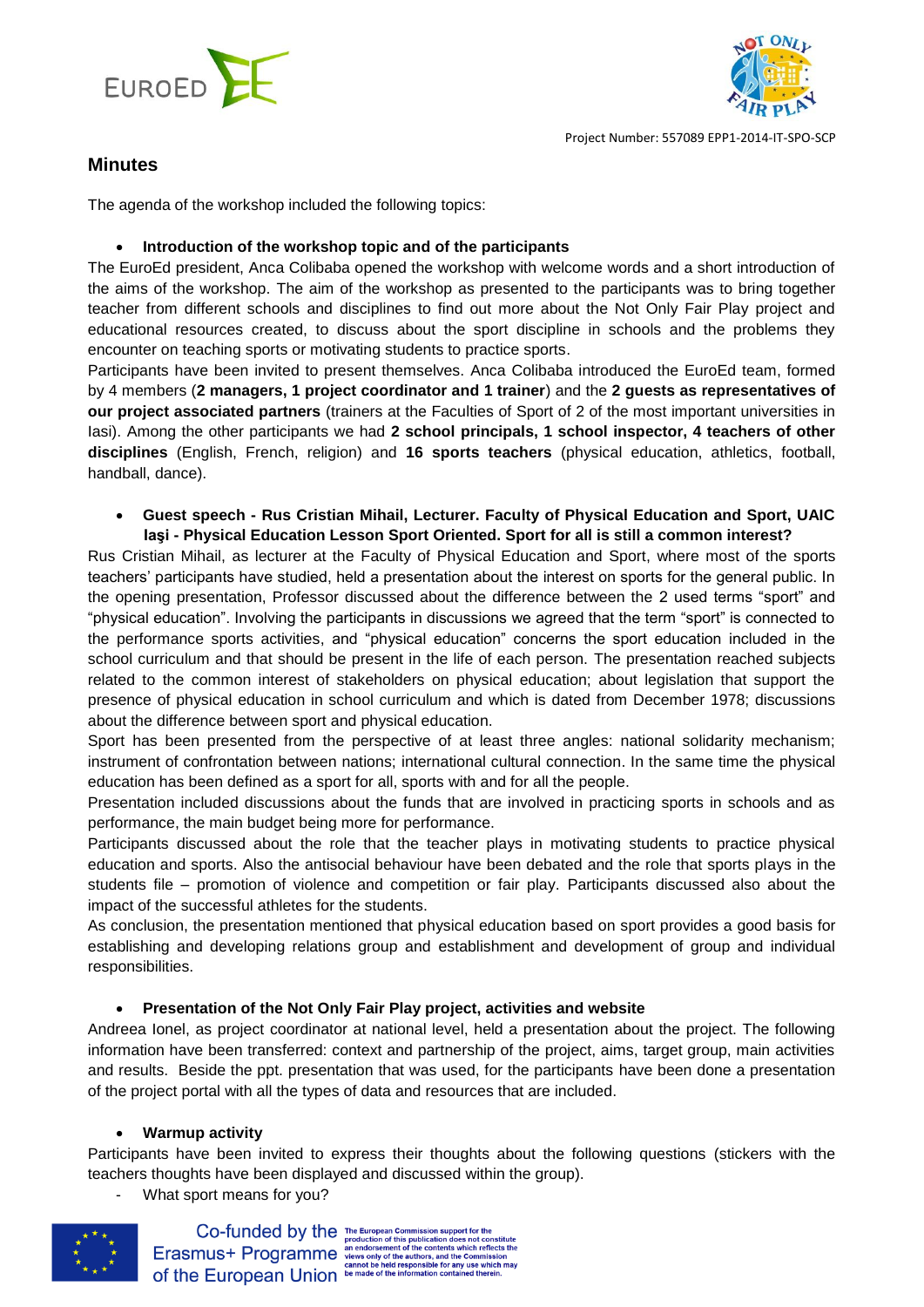



Answers received from the participants: Means to achieve the overall objectives of education and in particular physical education and sports; Health; Lifestyle; Socialization inclusion; Sport = health, rhythm, socializing; Curriculum: Practical classes ed. Physics, extracurricular activities; Integration into society; Enjoy life; Fair Play; It can mean competitive race with ourselves or with others, health, leisure time usefully and pleasant, harmonious physical development; Fostering social integration; Move = Health; Compliance with the rules; Good mood, socialization, communication, competitive, development of personal skills; Movement and competition.

What is the role of sport in the school curriculum?

Answers received from the participants: To ensure optimal physical development of pupils; Practicing independent exercise; The harmonious development of the human body; Formation of competitive spirit "Fair Play"; To form the habit of exercise during free practice; To develop creativity, collaboration among students Maintaining an optimal state of health and preparing students for life; Contribute to education for life.

#### **Presentation of the Not Only Fair Play project results**

Andreea Ionel together with Elza Gheorghiu, as trainer, presented the 3 toolkits created within the project: toolkit for physical education teachers, toolkit for teacher, and toolkit for school directors. To support the presentation, participants have been introduced on the project portal where the 3 toolkits can be accessed. The 2 members of EuroEd went through all 3 toolkits, showing the main topics reached and the chapters and subjects covered, showing as examples some of the online resources the teachers can access.

The presentation raised interest and based on the questions of the participants some of the chapters of the guidelines have been reviewed and discussed more in details.

#### **Debates**

After the presentations related to the project, participants have been invited to discuss about their involvement in promotion of the physical education and sport in schools and the actions they develop or the applicability at their local/school level. The discussions have been related to the following topics: promoting awareness of the importance of sport in school; sporting activities as a means of achieving social inclusion; promoting ethical approach to sport; promoting an overview of the variety of sports activities.

The aspects reviled from the discussions were the following: The physical education discipline should have an appreciative evaluation system in school, which motivate, stimulate and encourages. Students should be familiarised with the winning satisfaction and the empathy lived during matches. Physical education should not be understood by students as a performance, more a healthy and way of live. During the physics education and sport at class should be promoted less difficult exercises that can inhibit the student, the level of difficulty should be applied based on each type of student. Physical education and sports activities are set differently on education cycles, depending on the age and requirements to ensure development, and increase body resistance strengthening of children and youth. Sports means psychological development: self-esteem, tolerance, equal opportunities. Physical education and sport contribute to maintaining and strengthening health, increasing physical and intellectual capacity, physical and moral harmonious development of children and youth, among them the formation of healthy habits work and life. Physical Education through Sport is just one example of how we can achieve a good quality education for the individual and society. Physical Education through Sport provides a means for moral education and education group behaviour for the long term and achieve the objectives EFS and beyond rigor lesson in leisure activities independent. Deciding factors in our society understand the importance of education through sport beyond the spectator's chair he occupied and give up the declaration of the election campaign and give ideas in legislative form.

#### **Group Discussion**

Participants have been divided in groups based on the educational level and type of students and invited to make a list of the problems they are facing with in promoting sports in schools and to discuss them with the other groups and collaborate in proposing solutions.

Problems identified for the schools for children with special needs:

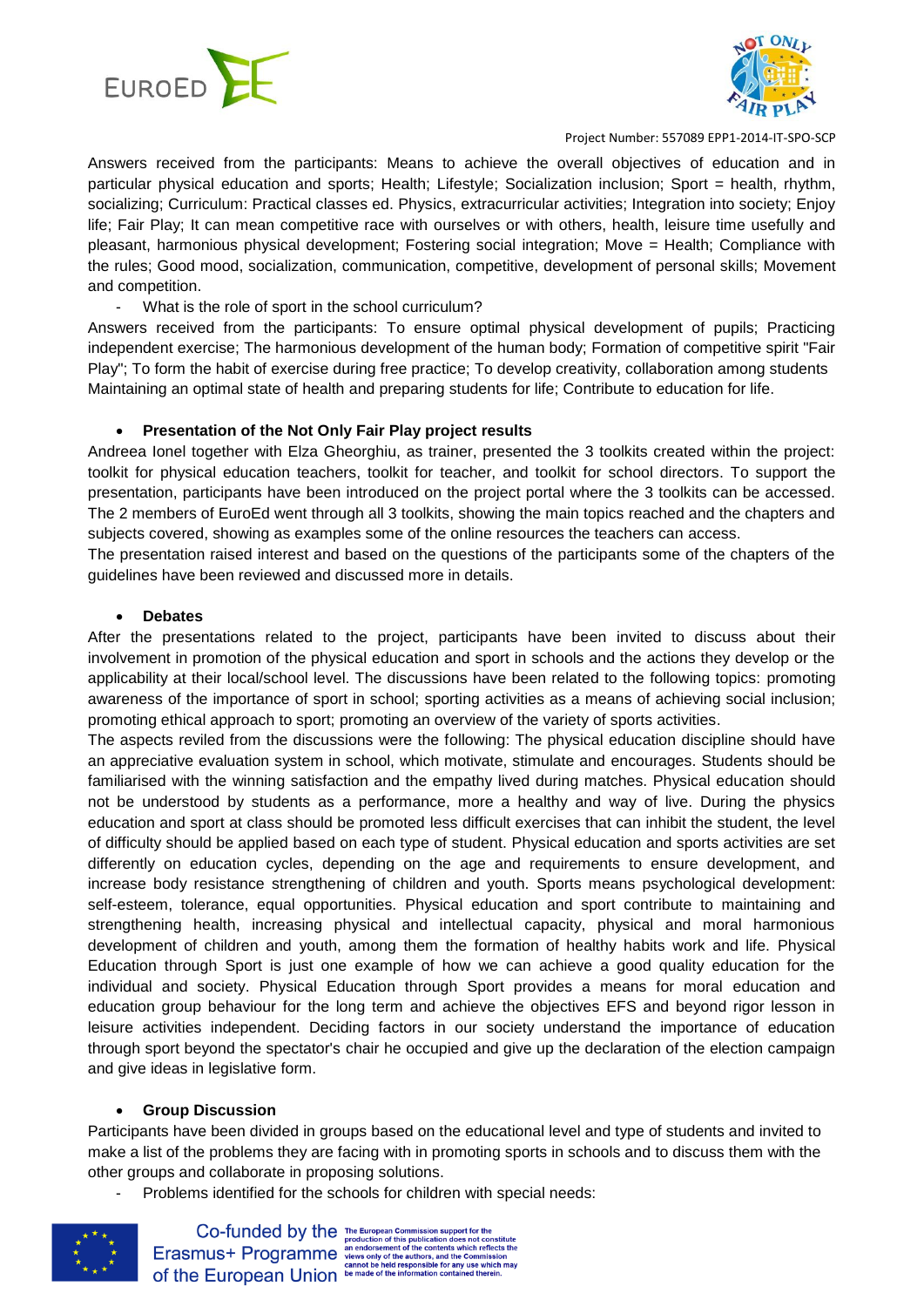



Answers received from the participants: The tendency of doctors to limit the access of children from special education to physical exercise and sports activities; Lack of motivation to practice physical education and sport due to the precarious and "negative" influence of modern technology (online games, PS, etc.); Perception and community involvement and decision-makers in terms of sports for children from special education.

#### - Problems identified for the general schools

Answers received from the participants: Lack of normal size sports hall leads to a poor presence of students to some physical education (sport) lessons, especially those developed in winter; Enriching base material with new appliances, sport facilities and diversification of training materials; Reduced number of hours of physical education in the common core; Sports ground conditions (with the ground); Fitness unheated in winter; Number of pupils reported the number of physical education teachers (35 students for 1 teacher). Concept of parents about movement and physical education in schools; Lack of sports equipment; Access restricted to sports community; Lack of health professionals to sports; Refusal of students to participate in physical activities / decreasing interest in physical education at secondary level.

Solutions identified

Answers received from the participants: Organizing sports activities between teachers and parents of students the school unit; Attracting sponsors / donations; Legislative solutions; Better facilities to practice physical education; Better awareness in schools and among parents on the role of physical education for pupils; Legitimizing a specialized federation - group membership; Formal competitions and sport character. This must be combined with care in relation to the motor development of children; Making a top event, notable - an important competition for children; Record keeping clear scriptural analysis team for the individual, for statistics; Attaching particular importance to success motivation – awards.

#### **Planning of the sport event**

Participants have been introduced to the aims of organizing a major sport event at community level. All teachers agreed on the fact that the main aim should be to demonstrate positive attitudes to social inclusion, equality of opportunity and fair play through sport. Each teacher started to present the input can bring to the event. Have been discussed the period of event – until the end of the school year and the place to host the event – the USAMV University Sport Center Iasi, and as representative, prof. Florin Murariu presented the facilities and the types of sports can be hosted. Teachers proposed types of sports: football, handball, volleyball, aerobics for children with special needs, sports demonstrations. Teachers from other disciplines agreed that can join the event by working with students and preparing the competition for the best sports gallery.

Participants created an online group of discussion to support the communication between them in organizing the future event.

#### **Evaluation of the workshop**

In the end of the workshop participants have been invited to fill in the evaluation forms. The scores of the collected answers are the following:





 $\textbf{Co-fundred by the {\tiny\textsf{F}}\xspace} {\tiny\textsf{F}}\xspace\textcolor{red}{\textsf{F}}\xspace\textcolor{red}{\textsf{F}}\xspace\textcolor{red}{\textsf{in}}\xspace\textcolor{red}{\textsf{C}}\xspace\textcolor{red}{\textsf{in}}\xspace\textcolor{red}{\textsf{in}}\xspace\textcolor{red}{\textsf{in}}\xspace\textcolor{red}{\textsf{in}}\xspace\textcolor{red}{\textsf{in}}\xspace\textcolor{red}{\textsf{in}}\xspace\textcolor{red}{\textsf{in}}\xspace\textcolor{red}{\textsf{in}}\xspace\textcolor{red}{\text$